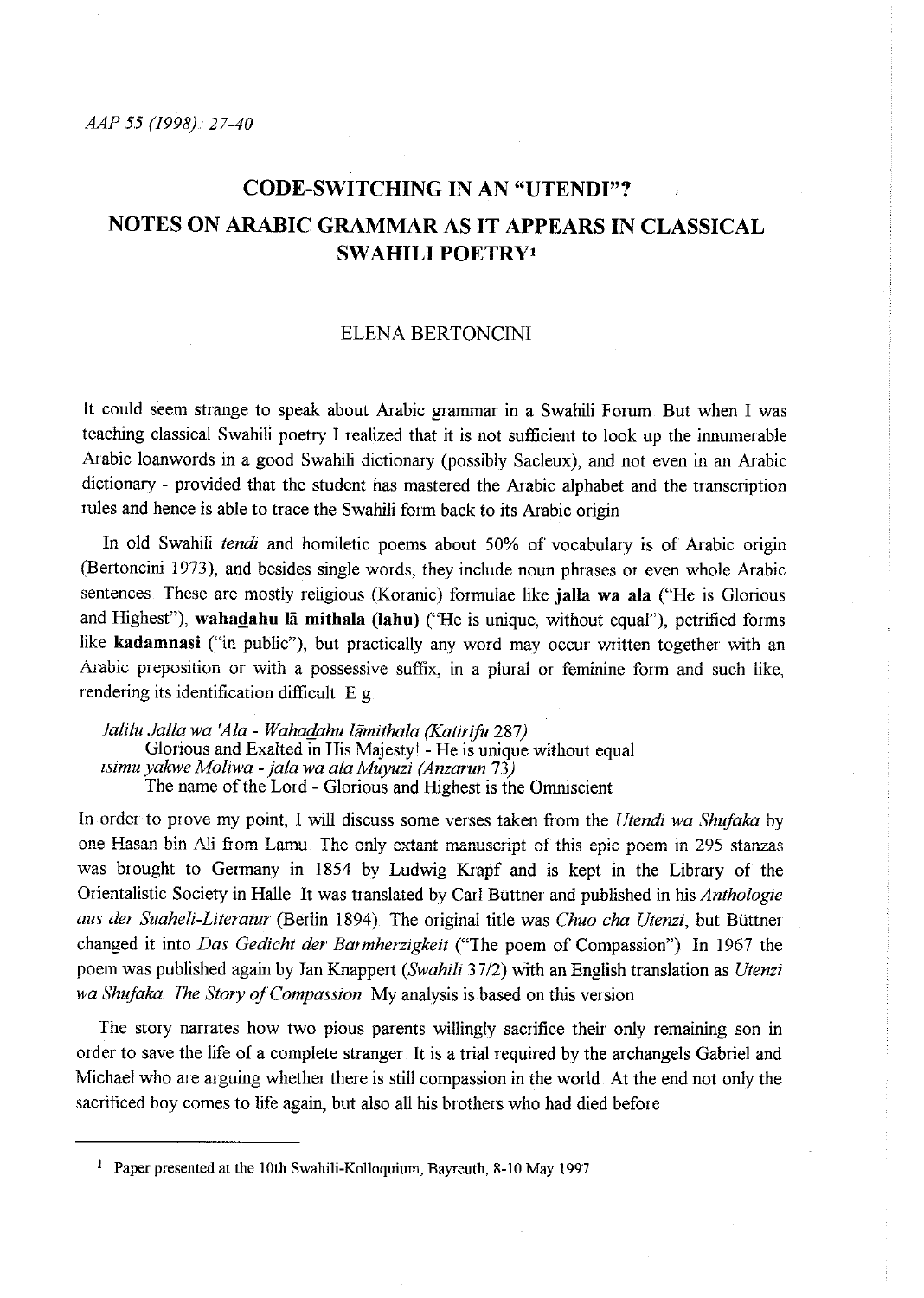# 28 *ELENA BERIVNCINI*

The poem is written in the Lamu dialect with many archaic features, like the incomplete palatalization of Kl, the demonstratives in S- and others But what is striking is the great amount of Arabic phrases and whole sentences, to the extent that we may perhaps speak of a case of code-switching In fact, several verses of the poem cannot be understood properly without some knowledge of the main features of Arabic grammar, such as verb conjugation (both perfective and imperfective), verb forms (or classes), active and passive participles, noun inflection (masculine and feminine, broken plurals, construct state ), personal, relative and possessive pronouns, prepositions and their combination with enclitic pronouns, numerals, conjunctions and particles, as well as word order

An elementary introduction to Arabic grammar will thus precede our analysis of the selected stanzas of *Utenzi wa Shujaka* Phonetics will not be mentioned, as the phonetic adaptation of Arabic loanwords and the rules of transcription of the Arabic alphabet into Roman characters have already been described by several scholars

The base form of Arabic words is a root of three consonants (including the glottal stop *hamza*, the voiced pharyngeal *'ain* and the three long vowels A I U)<sup>2</sup> bearing a basic meaning, or the central nucleus of meaning, which is found in all words - verbs, nouns, adjectives etc formed from that root Thus, for instance:

| KaTaBa       | write                      |
|--------------|----------------------------|
| <b>KiTaB</b> | book                       |
| KaTīBa       | ordinance, constitution    |
| <b>KäTiB</b> | writer, clerk, copyist     |
| maKTaBa      | library                    |
| maKTūB       | (what is) written, destiny |
| etc          |                            |

I o find out a word in an Arabic dictionary, it is necessary to look under its root (A similar procedure was adopted by Johnson for his *Swahili-English Dictionary)* 

The base form of the verb, that of a lemma in a dictionary, is the 3rd pers sing masculine of the perfect: **kala** *(qiila)* "he said" Arabic verbs have been usually taken into Kiswahili in this base form, even if the vowels are most often those of the imperfect

| Ar |          | fahima (pf) - yafhamu (impf. 3rd p m.) $> Sw$ -fahamu understand |         |                           |
|----|----------|------------------------------------------------------------------|---------|---------------------------|
|    | qabila   | - yaqbAlu                                                        | -kubAli | accept                    |
|    | khas, sa | - vakhUssu                                                       | -hUsu   | be concerned <sup>3</sup> |

Both vocalizations - perfective and imperfective - may be found in classical poetry as variants: **kuli = kala** "speak, say"

*Muhamagi akakuli* - *kamwambia Jiburili* 

<sup>2</sup> One of them may be duplicated, so there may seem only to be two

<sup>3</sup> I here are other phonetic rnles governing the vocalization of Arabic verbs in Swahili, but in any case, the central vowel is usually that of the Arabic imperfect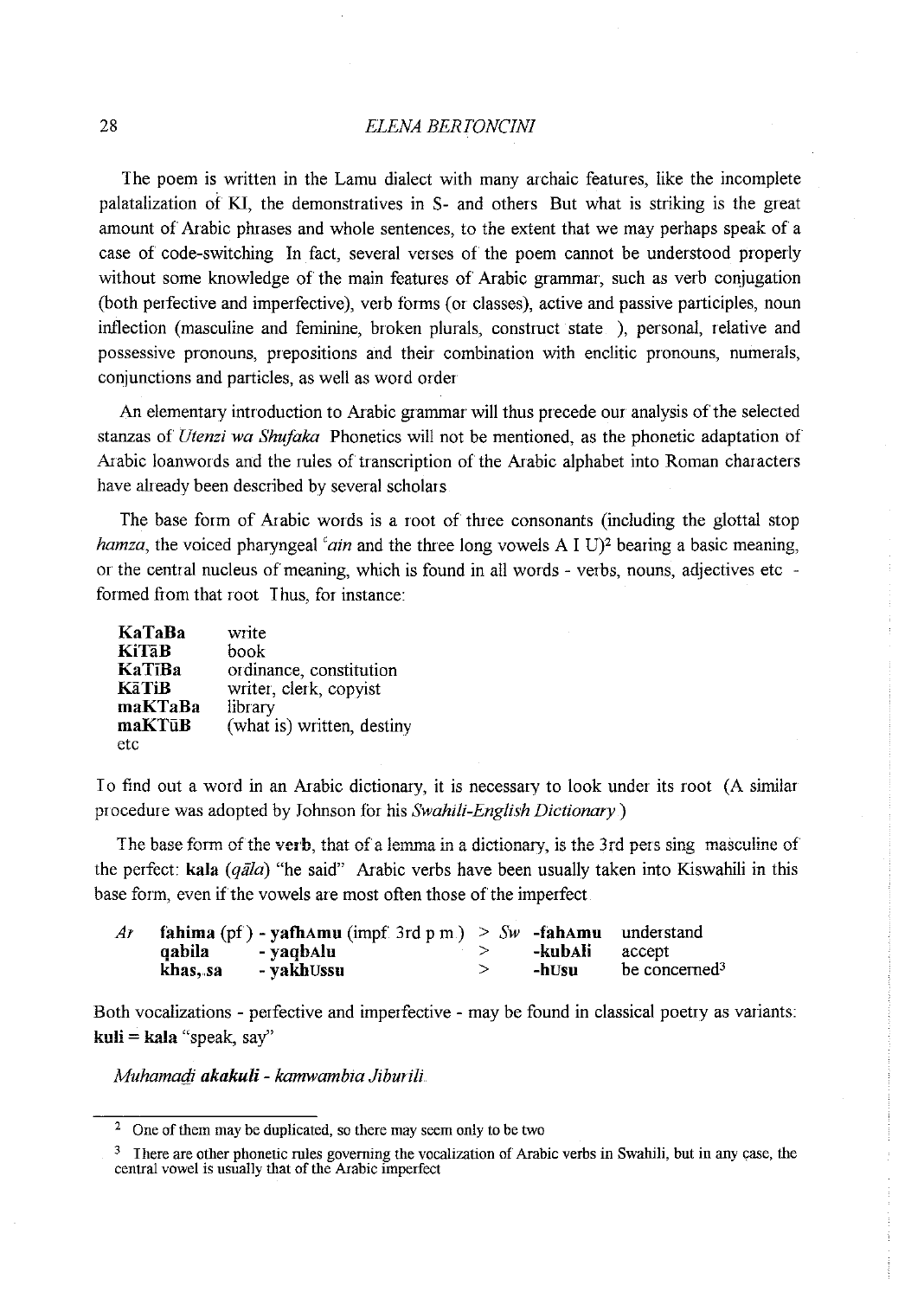#### *CODE-SWITCHING IN AN "UIENDJ"?* 29

#### *Muhamafii akakuli- kamwambia Jiburili*

Muhammed spoke - and said to Gabriel *(Fatuma* 296)

*Fa kala lahu sobii.* I hen spoke to him the youth *(Shufaka* 177)

But there is an important difference: the perfective verb remains in its Arabic form, whereas the verb with the imperfective vocalization is conjugated in the Swahili manner

The perfect (which normally expresses the past tense) is conjugated by the means of suffixes

I he whole paradigm for the verb "to write" is the following: 1 sg. *katabtu,* 2sg. m *katabta,* 2sg f *katabti,* 3sg.m *kataba,* 3 sgf *katabat;* dual 2 corn *katabtunii,* 3m *katabii,* 3f. *katabatii;* 1pi *katabnii,* 2pl.m *katabtum,* 2pl.f *katabtunna,* 3pi m *katabii,*  3pl f *katabna* 

I he masculine and the feminine genders are differentiated not only in the nouns and pronouns, but it is possible to distinguish them also in the verb - in the 2nd and 3rd person sing and pi (thus not in the dual and not in the 1st person)

*Nisaaja kaalati- kavuta yakwe sauti.*  Then the woman spoke - and made her voice strong *(Shufaka* 131)

In Kiswahili, however, usually the feminine ending is used only for the sake of the metre or of the rhyme, as in the following line:

*Fa karnafG kharajati'* and they stood up and went out *(Shufaka* 118)

when one of the two perfect verbs is in masculine form  $(kama'$  "he stood") and the other one in feminine form (kharajat "she went out"), both preceded by the particle fa ("and, then"). Besides, both verbs are used in their singular form with a plural (logical) subject

I he Arabic imperfect (and thus present and future tense, subjunctive etc) is conjugated by prefixes and in some persons also by suffixes

The complete pamdigm for the verb"to write" is: 1sg *aktubu,* 2sg.m *taktubu,* 2sg.f *taktubina,* 3sg m *yaktubu,* 3sg f *taktubu;* dual 2 corn *taktubiini,* 3m *yaktubiini,* 3f *taktubiini;* 1pl *naktubu,* 2pi.m *taktubiina,* 2pi f *taktubna,* 3pl m *yaktubiina,* 3pl.f *yaktubna.* 

There are several Arabic imperfective forms (of singular) in *Shufaka* and occasionally in other poems:

#### *Jabibu yushurutwahu- anta tadhibahahu*

The physician has made it a condition -that you slay him *(Shujaka* 173)4

Negative imperfect is formed by the particle la:

<sup>4</sup> For a more detailed analysis of this verse see later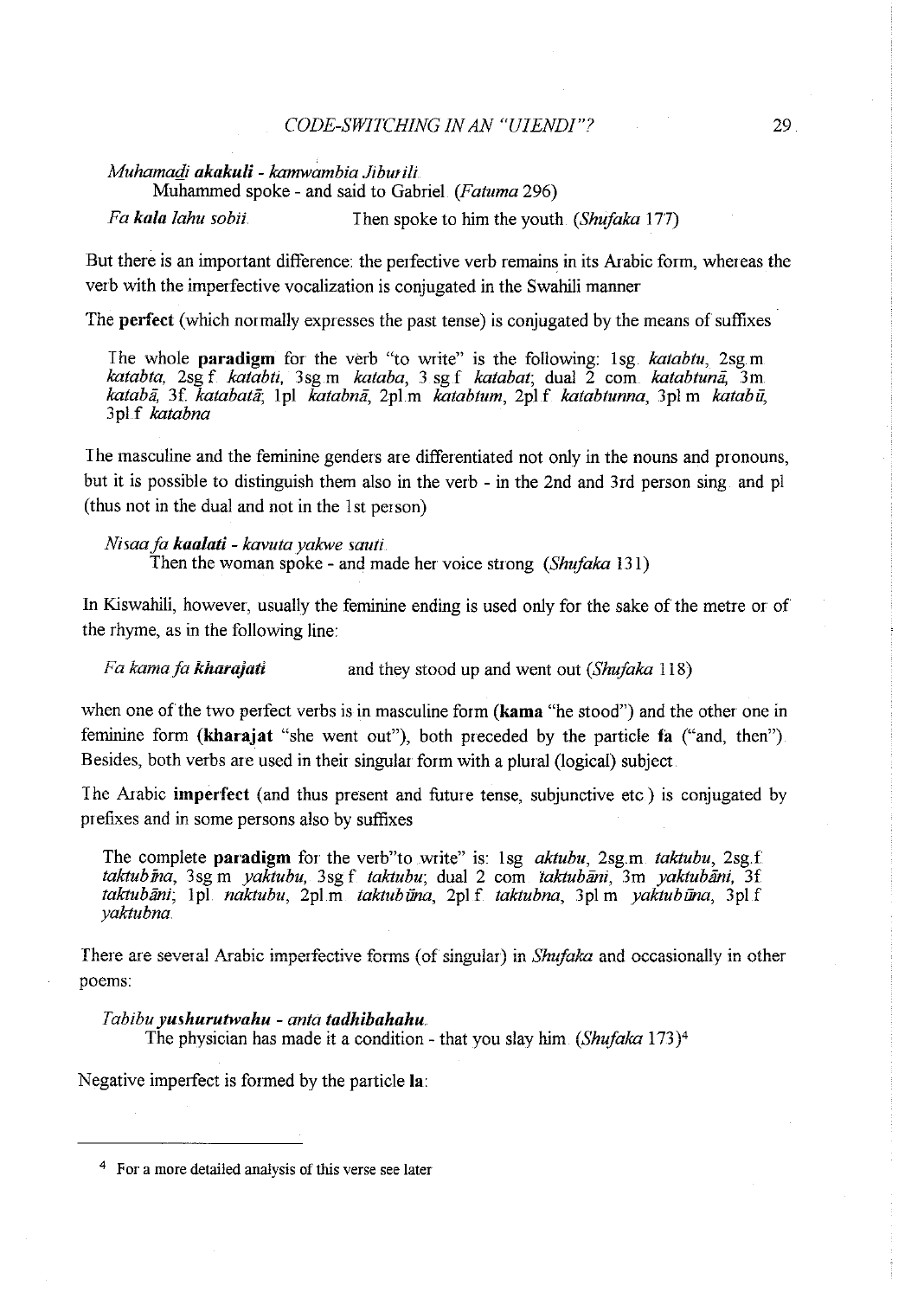# 30 *ELENA BERTONCINI*

Now man- does not come back from separation *(Shufaka* 137)

There have been found also some Arabic **imperatives** (having the imperfective vocalization, but without prefixes):

| uskut(u)<br>kumu<br>qul  | be quiet<br>stand up<br>speak | (imperative of sakata to keep quiet)<br>("of $q\bar{a}$ ma QWM to stand up)<br>("of gala QWL to speak) |  |  |
|--------------------------|-------------------------------|--------------------------------------------------------------------------------------------------------|--|--|
| Uskutu ya kidhabu        |                               | Silence, $\text{liar}$ ( <i>Ayubu</i> 57)                                                              |  |  |
| <b>Kumu</b> anta Kasimu. |                               | Rise thou Kasim (Shufaka 250)                                                                          |  |  |

An important grammatical feature is the **verb derivation** There are 10 main verb forms: one base form and nine derived forms 7

Here all the derived forms are illustrated with the verb "to write":

| kataba      |              | write                                                   |  |  |  |  |  |  |
|-------------|--------------|---------------------------------------------------------|--|--|--|--|--|--|
| kattaba     | п            | let write                                               |  |  |  |  |  |  |
| kātaba      | ÆЦ           | correspond with s o                                     |  |  |  |  |  |  |
| aktaba      | ${\bf IV}^+$ | dictate                                                 |  |  |  |  |  |  |
| (*takattaba | V            | missing with this ver $b$ )                             |  |  |  |  |  |  |
| takātaba    | VI           | correspond with each other                              |  |  |  |  |  |  |
| inkataba    | VII          | subscribe                                               |  |  |  |  |  |  |
| iktataba    | VIII         | copy                                                    |  |  |  |  |  |  |
| (*iktabba   | IX           | missing)                                                |  |  |  |  |  |  |
| istaktaba   | X            | ask to write, dictate The traces of these derived forms |  |  |  |  |  |  |

(especially of form V) can be found also in Kiswahili E.g

| -ajabu, -taajabu V, -staajabu X | wonder                                   |
|---------------------------------|------------------------------------------|
| -takallamu V                    | speak, say                               |
| -karibu, -takarrabu V           | approach                                 |
| -tabasamu V                     | smile                                    |
| -fasiri, -tafsiri V             | interpret                                |
| -butadi VIII                    | begin $(\forall \theta \, d\alpha \, a)$ |
| -staarabu $X \leq a$ rab)       | become an $Arab =$ civilized             |

*Thumma akatakallamu.* **-** *takarrabuni ra;uwa.*  Then she spoke: -Be welcome, ye men *(Shufaka* 120)

*Ea 'ada ya ina kulibutadi- bijahi Rasuli tutahamadi .. (Dura mandhuma* 2) After starting with the Name -with honour let us praise the Prophet

At this point we may start to analyze our verses:

5 **alana** < *ill\_ anna* "nevertheless, however"

<sup>6</sup>**La yarudu** stands for the Swahili **harudi** which is one syllable shorter

7 Of course not all verbs have all forms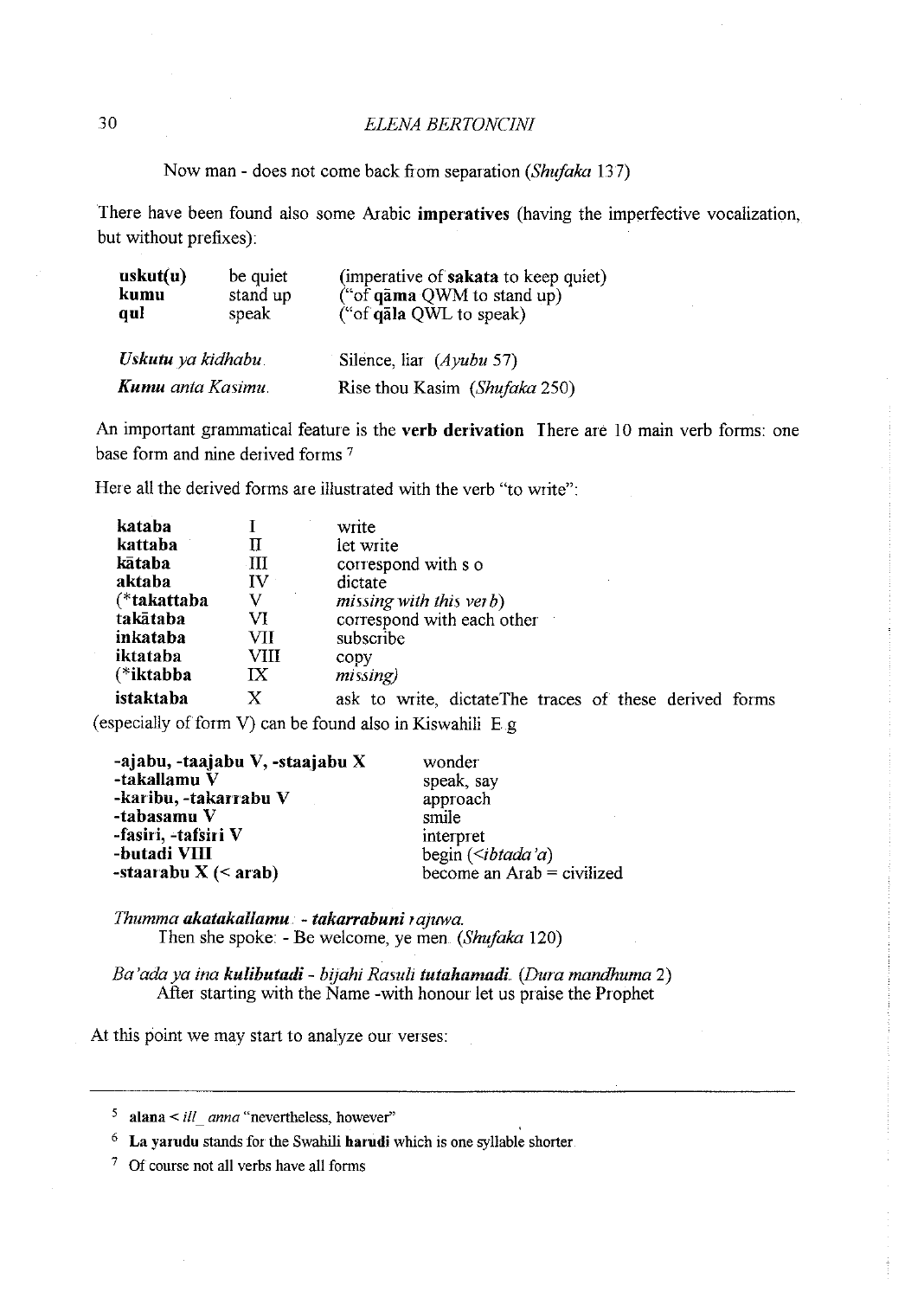I *Yw idi yudhibahahu* - *wa yaakhudhu damahu, yamusahu jasadahu* - *ili kutaka ajuwa.*  It is his purpose to slay him - and to take his blood, and to anoint his body with it - in order to acquire health *(Shujaka* 129)

There are four verbs in the imperfective form, all 3rd pers sing. masculine: **yuridi** "he wants", **yudhibahahu** < *dhabaha* "to slay" (with the appropriate subjunctive ending -A and the enclitic object **-hu** "him"), **yaakhudhu** < *akhadha* "to take", **yamusahu** < *masaha* "anoint" The nouns **dam** "blood" and **jasad** "body" have the possessive enclitic **-hu** "his"; the latter presents the appropriate accusative ending (see later). The third noun  $afuwa = afya$  "health" is slightly changed for metrical purposes Besides, there are two Arabic conjunctions, **wa** "and" and **ili** "in order to", and the only Swahili word, **kutaka** 

Io understand this stanza properly, a few words about Arabic **pronouns** must be said They have two genders and three numbers (sing, dual, plur.) Personal pronouns have an independent form and an enclitic form Independent pronouns have a role of subject

The complete **pamdigm** is the following: *ana* I, *anta* you sg m , *anti* you sg fern , *huwa*  he, *hiya* she, *antumii* you two, *hum a* they two, *nahnu* we, *antum* you pi m , *antunna* you pi f, *hum* they m , *hunna* they f

Not all of them occur in Kiswahili, it is above all **anta** "you, thou" (2nd pers sing masc ), and  $\mathbf{ana}(\mathbf{a})$  "I" (1st pers sing.)

*Anaa mwana wa enzi* - *mwana wa juwa na mwezi ndiswi walinza walinzi- na waliotabaradi (Huseni* 981 )8 I am the heir, - the child of the sun and the moon We are the guardians of guardians - and of them who need refreshment

Pronominal suffixes are attached to the host word: if it is a verb or a preposition, they have the role of object Added to a noun, their function is that of possessives Here is the complete paradigm of the pronominal suffixes:

|   | $1p$ sg         | $-I9$          | Ù.         | $1$ p pl         | -nā       |                    | dual           |                                  |          |
|---|-----------------|----------------|------------|------------------|-----------|--------------------|----------------|----------------------------------|----------|
|   | 2.p m           | $\blacksquare$ | ka         |                  | $2$ p $m$ | -kum               | 2p             |                                  | -kumā    |
|   | 2.p.f.          | -ki            |            | $2 \text{ p.f.}$ | -kunna    |                    |                |                                  |          |
|   | $3$ p.m.        |                | -hu        |                  | $3$ p.m.  | -hum               | 3 <sub>p</sub> |                                  | -humā    |
|   | $3$ p $f$ .     | $-h\bar{a}$    |            | $3$ p f          | -hunna    |                    |                |                                  |          |
| g |                 |                |            |                  |           |                    |                |                                  |          |
|   | akhī            |                | my brother |                  | akhana    | our brother        |                |                                  |          |
|   | <b>Rabbī</b>    |                | my Lord    |                  | Rabuka    | your Lord          |                | Rabana                           | our Lord |
|   | ummuhu          |                | his mother |                  | kauluhu   | his speech         |                |                                  |          |
|   | $\mathbf{a}$ la | to:            |            |                  | 'alaik(a) | to you $(sg \, m)$ |                | c <sub>alaihi<sup>10</sup></sub> | to him   |

<sup>&</sup>lt;sup>8</sup> The metric reasons would allow the poet to use both pronouns (I, we) either in Kiswahili *(ndimi-ndiswi)*, or in Arabic *(anaa-nahnu),* instead of mixing both languages

 $E$ 

<sup>&</sup>lt;sup>9</sup> With the verbal inflection it becomes -nī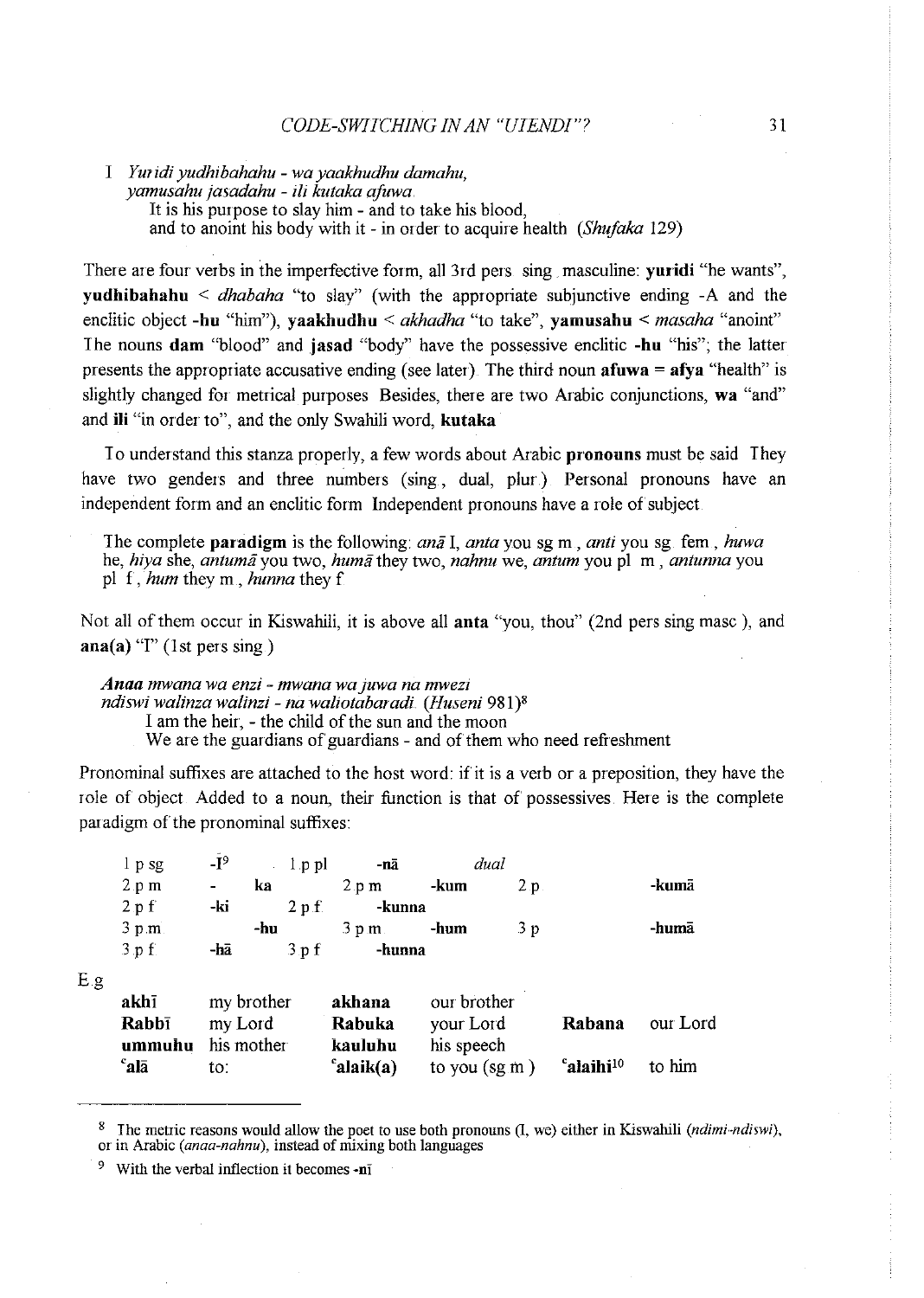32 *ELENA BERIONCINI* 

*as-salam alaikum peace be with you* **peace be with you** 

*Haidmi kauluhu* - *akamwambia ummuhu* 

*Lit.* Ali's word,- he spoke to his (classificatory) mother *(Katirifo* 275)

*Na mwenyewe lakwe ina,* - *hoyo asi wa Rabana, naye ni Anzaruna,* - *ndiyo etwao, wayuzi*  And the name of the owner, - of that rebel against our Lord, is Anzarun, - so is he called, 0 wise men *(Anzmun* 27)

Arabic possessive suffixes are often used in Kiswahili for no grammatical reason, only for the requirements of metrics.

Only two relative pronouns have been found in Kiswahili, both of the 3rd person sing : alladh $\overline{\mathbf{i}}$  $(masc)$  and allati (fem)

*ma alladhi atulaba* what is it that you are seeking *(Shufaka* 74)

Now it is possible to continue our analysis

I!. *Tabibu yushurutwahu- anta tadhibahahu inz kana yuridhwahu- rahama k'Allahu Taa* 

The physician has made it a condition - that you slay him,

if it be His will,- God the Lofty will have mercy upon you *(Shufaka* 173)

In this stanza, besides the independent pronoun **anta** ("you, thou" sing masc), there are some instances of the enclitic "him", suffixed to three imperfective verbs: sharat a "put as a condition" (cf sharti, -shuruti; this verb is used also in Kiswahili), **dhabaha** "to kill, slay" (the prefix is that of the 2nd pers sing  $IA$ -, the vowel I is epenthetic), radh<sup>w</sup>iva "to be satisfied/ content" (probably the 3rd pers sing masc of the imperfect in form IV "to satisfy"). The fourth verb is a wish, mhimaka (A)Ilah "God have pity on you": *rahima* "to have pity", *-ka* the enclitic pronoun of the 2nd pers sing masc.; obviously the transcription is wrong: the  $-k(a)$ should be attached to the verb, and the vowel (A instead of I in *rahama)* results, say, from poetic licence. Ini is probably the Arabic particle in "when, if", intensifying the Arabic-Swahili  $\textbf{kana} = \textbf{kama}$  with the same meaning Finally Taa, often occurring in this form in Swahili poetry, stands for **Taala** "He is the highest/ exalted" (form VI of  $^{\circ}$ ala "be high").

Before going further we need to discuss the noun.

From every verb class may be obtained one or more nouns (besides adjectives and participles):

| E.g. | abada                   | adore, serve       | 'abd<br><i>ib</i> āda<br>ma <sup>c</sup> būd/a | servant, slave<br>adoration<br>adored | etc |        |      |
|------|-------------------------|--------------------|------------------------------------------------|---------------------------------------|-----|--------|------|
|      | rāsala III<br>arsala IV | correspond<br>send | risāla<br>rasūl                                | letter<br>messenger                   |     | mursal | sent |

<sup>10</sup> After an I the vowel of the suffixes in the 3rd persons also changes in I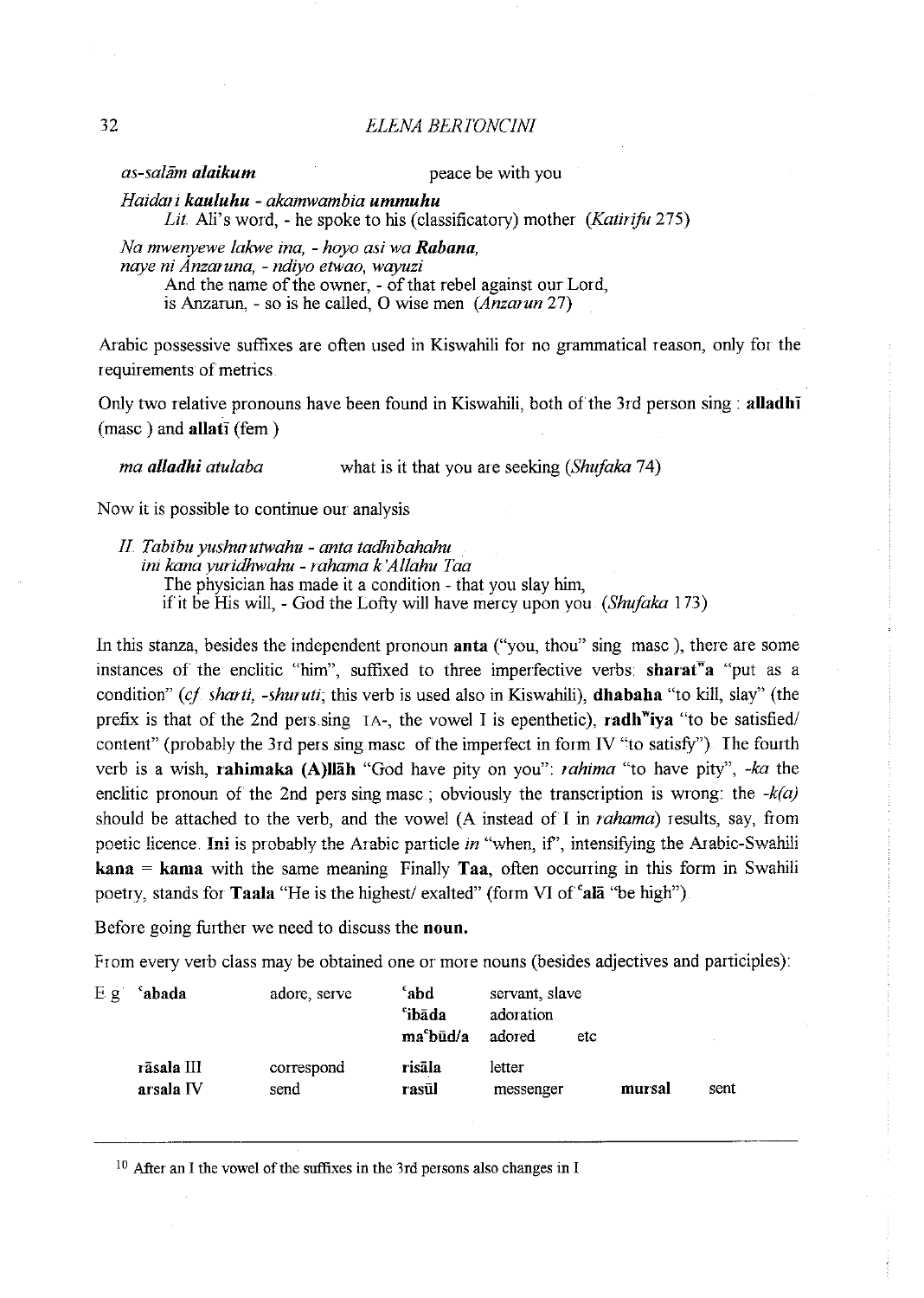# *CODE-SWITCHING IN AN "UIENDJ"?* 33

| <sup>c</sup> alima<br><sup>c</sup> allama II      | know<br>teach; sign     | <i>c</i> ilm<br>mu <sup>c</sup> allim | knowledge<br>teacher                       | ma <sup>c</sup> lūm<br>(°alāma | known<br>sign) |
|---------------------------------------------------|-------------------------|---------------------------------------|--------------------------------------------|--------------------------------|----------------|
| think<br>fakara<br>tafakkara V think over, ponder |                         | fikra<br>tafakkur                     | thought, idea<br>meditation, consideration |                                |                |
| bāraka III<br>tabarraka V                         | bless<br>gain happiness | baraka<br>tabarruk                    | blessing<br>something propitious           |                                |                |

There is a fixed nominal form for each derived verb form In Kiswahili we can trace, for instance, the following:

II taufiki ( < *taujiq)* guidance and grace of God

III mushāhara monthly wages, muhādhara lecture

IV ikrahi (= *kirahi, karaha)* being offended, disgust

- V tabaruku (< *tabarruk*) something propitious, tafakuri (< *tafakkur*) meditation
- VII **Inkishafi** (< *inkish f*) revelation
- VIII itikadi ideology ( $\leq i^c$ tiqād<sup>c</sup>AQD), iktisadi economy (QSD)
- X istiimari ( $\leq$ *isti<sup>c</sup>mār*) colonialism

*Ni ma[abaruku kuifasiri* - *Burufia ya She he Ali Buswiri*  It is propitious to translate - the Burda of Sheikh Al-Busiri *(Buruda* 2)

The noun distinguishes the masculine and the feminine gender; the latter takes the suffix  $-A(1)$ . Besides proper names of women (Fatuma, Hadija, Mayasa...), other feminine nouns found in Kiswahili are, for instance,

kanisa church sala prayer fedha silver

In Swahili poetry the suffix -T (sometimes with an extra vowel) shows up or not according to the needs of the metrics

*Na upangawe wa kabu* - *wa fedhati na dhahabu* 

He had a sword ornamented - with silver and gold *(Ayubu* 203)

*Na waliyopo ummati* - *wote wakamusikiya.* 

And the community that were there, - all listened to her *(Shufaka* 131)

*Na kaburi yake Musitafa nusha fiawama* 

*kwa 'arufu fiali za sala(.i na za salama* 

And let the grave of the chosen one eternally be fragrant

with the intense fragrance of prayers and peace-wishes *(Kitabu Mauludi* 39)

The definite article is AL, occurring in Kiswahili usually as li or '1: li hajati the need, li-insani the man, Rasi'IGhuli (title of an *utenzi)* <sup>11</sup>

If the noun begins with a so-called *solar consonant* (e g S, SH, R, T, N), the L of the article is assimilated to the following consonant:

 $11$  The indefinite article consists in the suffix -N attached to the case vowel It is written as a diacritical mark above the last consonant, and is not important for Kiswahili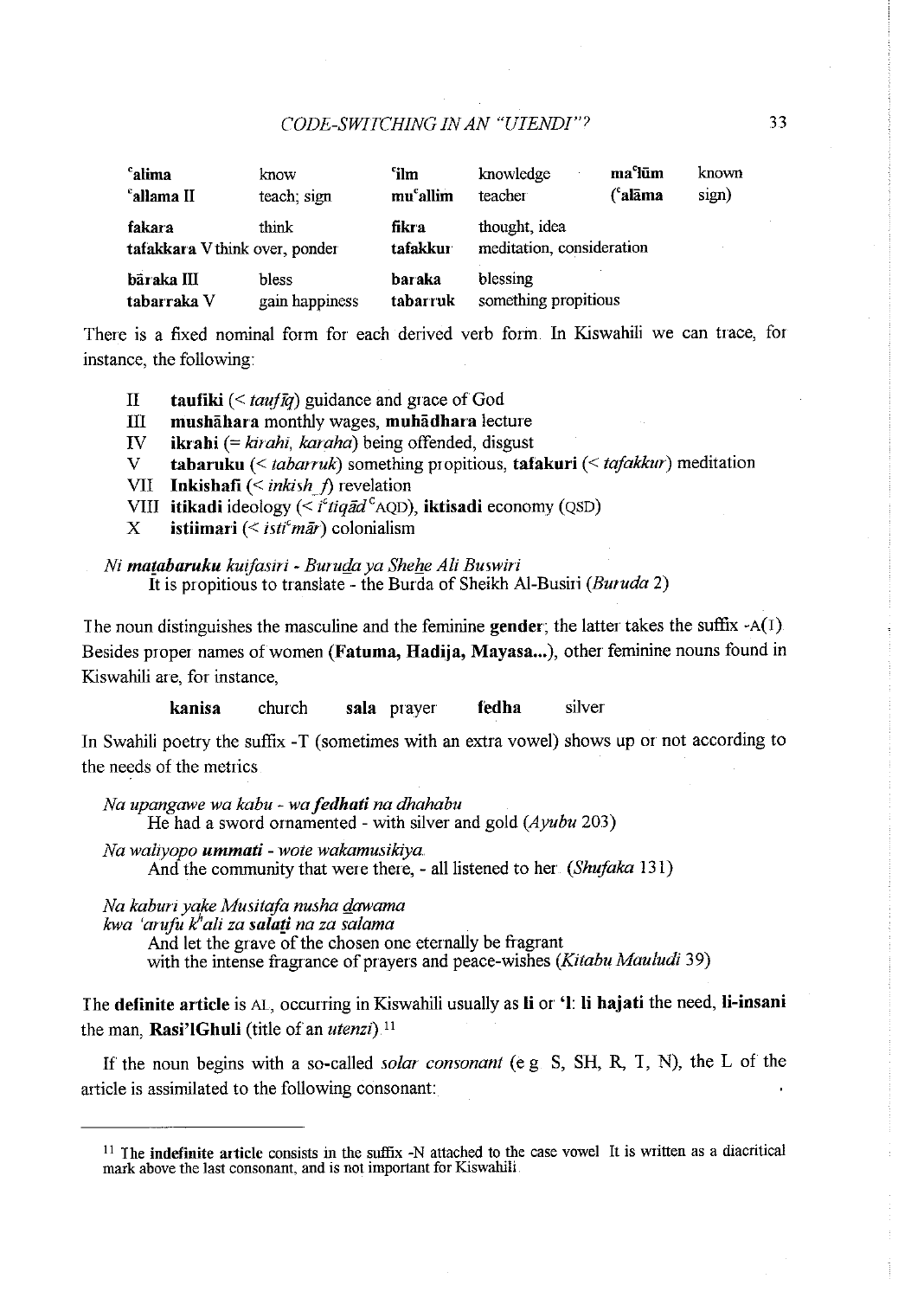34 *ELENA BERTONCINI* 

 $(Ar)$  an-nut the light as-sunduq the box ar-Rahman the Compassionate

*essalamu essalamu* - *aleika ya rajuwa*  Peace, peace- on you, 0 man *(Shujaka* 91)

*Nanza kwajinale bisimillahi lenye adhama na ar-Rahamani muandazi na ar-Rahima.*  In the name of God, I begin with His glorious name, The Merciful, the Provider, the Compassionate *(Hamziya* I)

However, in the transcription the assimilation is not always respected:

*Ndiwe mwenye kurejewa, 1-Rahimani, nirizi!* It is Thou to whom [we] return, 0 Merciful, fulfil [my wish] *(Anzarun* 199)

*Li salamu alaiki* peace be upon you (Shufaka 119)

There are three cases: the *nominative* -U, *genitive* -I, *accusative* -A In the feminine nouns the case suffix is attached to the ending -AT All the endings, however, are pronounced only in classical Arabic, especially in the Koran See, for instance, the Koranic formulae:

| wahdahu lä sharīka lahu | (God) is unique, He has no companion (partner) $^{12}$ |
|-------------------------|--------------------------------------------------------|
| wahdahu lā mithāla lahu | (God) is unique, He has no equal                       |

The negative particle **la** negates the noun which then takes the accusative case

*Wahadahu lii sharika- alipendalo hujln (Katirifu* 271) The Unique One has no partner, - whatever pleases Him always happens

The so-called construct state is a union of two (or more) nouns; the first one is without article, but is considered definite, the second one with the definite article in genitive case

| darajāt al-kanīsa(ti) | the steps of the church $(Ar)$ |
|-----------------------|--------------------------------|
| siri li-asirari       | the secret of secrets          |

Occasionally the construct state occurs in Kiswahili instead of the Swahili connective -A:

*shamusi li-Anuwari,* - *Mukhulukuwa kwa Nur* i the sun of lights, -who was created out of the Lights *(Shujaka* 25)

*Ai ahili li umma- ai watu majuhaa (Shujaka* 269) 01 family of the (Muslim) congregation- 0! people of ignorance

Sometimes in Kiswahili the article of the second noun is missing:

<sup>'</sup> *ila ummi subiyati* **to the mother of the boy** *(Shufaka* **118)** 

<sup>&</sup>lt;sup>12</sup> *Lit* "no companion to Him"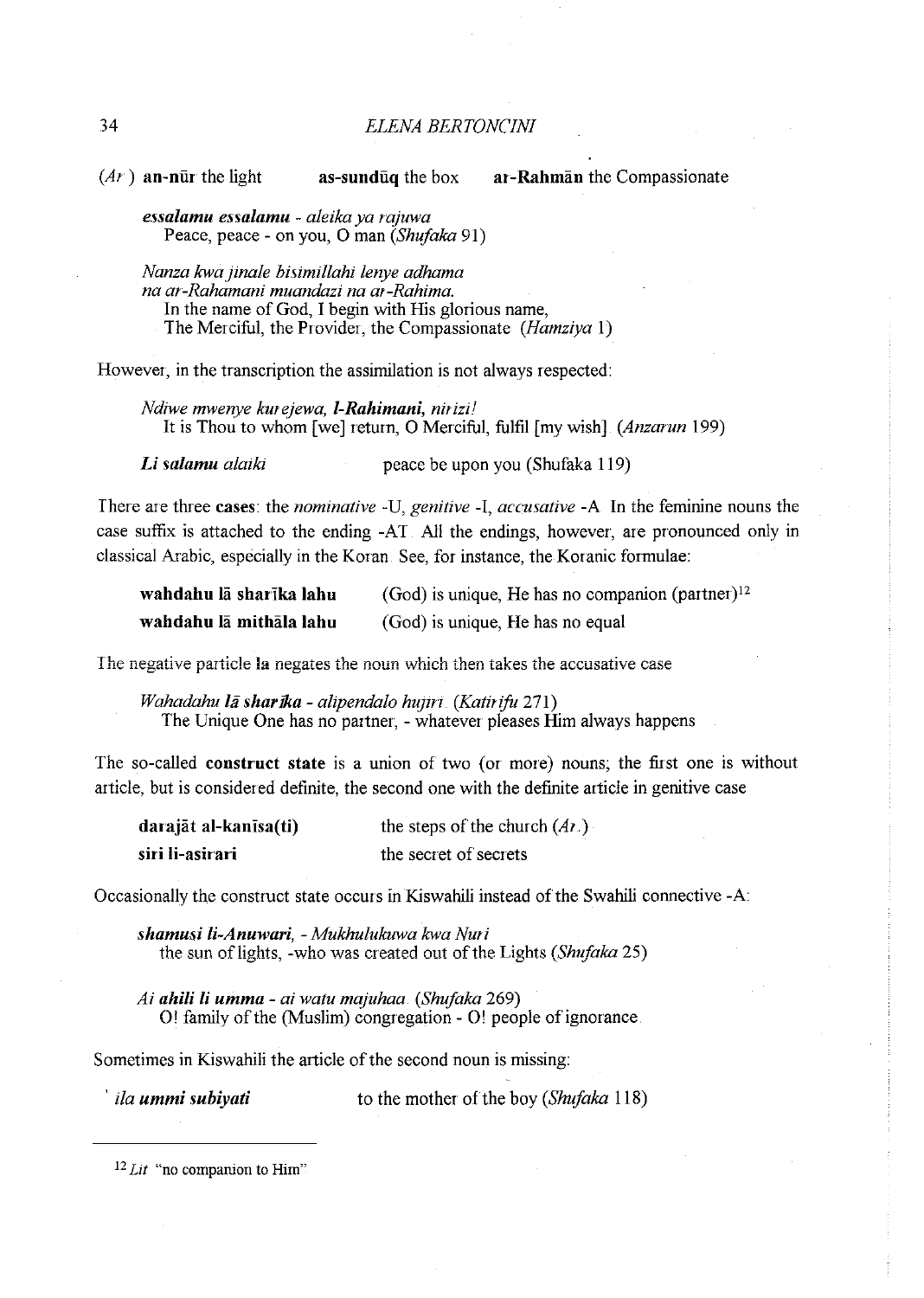The genitive ending -I is appropriate in a construct state as well as after the preposition **ita** "to" (but the noun has the feminine suffix -AI - **subiyat** "girl"- required by the rhyme and the rhythm)

*The* **vocative** is marked by the particle ya It may be strengthened by the particle **ayyuha**  (mast) or **ayyatuha** (fern)

*Ikanaqi ya rijala- kamwawini Muflutari*  And [the voice] called: "0 man,- go and help the Chosen One *(Katirifu* 287) *Fa kalayaa kaumu- naliridhiye kalamu*  And he spoke: 0 people,- I agree with [these] words *(Shufaka* 109)

*Ayatuha li-gharibu- twaafedha na dhahabu*  0 thou stranger, - accept silver and gold *(Shufaka* 6 7)

As has been already said, the Arabic language distinguishes the singular, plural and dual number The **dual** ends in -ANI:

**walid** parent **walidani** two parents

**Walidani** wali wo wawili mu'uminina. -The two parents were both true believers *(Kitabu Mauludi* 36)

Kaswalli raka'ateni - kasujudia Mannani

He prayed a *saliit* of two raka'as,- and prostrated before the Giver *(Katirifu* 280)

The regular masculine **plural** ending is -UN ( -1N for genitive and accusativel3), the *feminine plural* is -A<sub>I</sub> which replaces the sing ending  $-A(1)$ 

1 ypical for Arabic is the so-called **broken plural,** involving internal transposition of letters with the addition of other ones, instead of a 'regular' suffix A noun may have several broken plurals

| sing kitāb     | book      | рI | kutub              |
|----------------|-----------|----|--------------------|
| sharr          | the evil  |    | shurūr             |
| $\epsilon$ ain | eye       |    | $\epsilon$ uyūn    |
| sāhib          | friend    |    | ashāb, sahāba etc. |
| nāsir          | assistant |    | ansār              |
| rajul          | man       |    | rijāl              |
| sirr           | secret    |    | asrār              |
| kāfir-         | infidel   |    | kuffār             |
|                |           |    |                    |

Even a loanword may have a broken plural:

#### **film aflam**

*Na siku ya kwima* - *kondo zetu ndio shururi Ndio wenye shima- waketele dhuli na ari (Dua* 2)

<sup>13</sup>But Kiswahili does not distinguish the case vowels, see *mu 'ummina* in the preceding example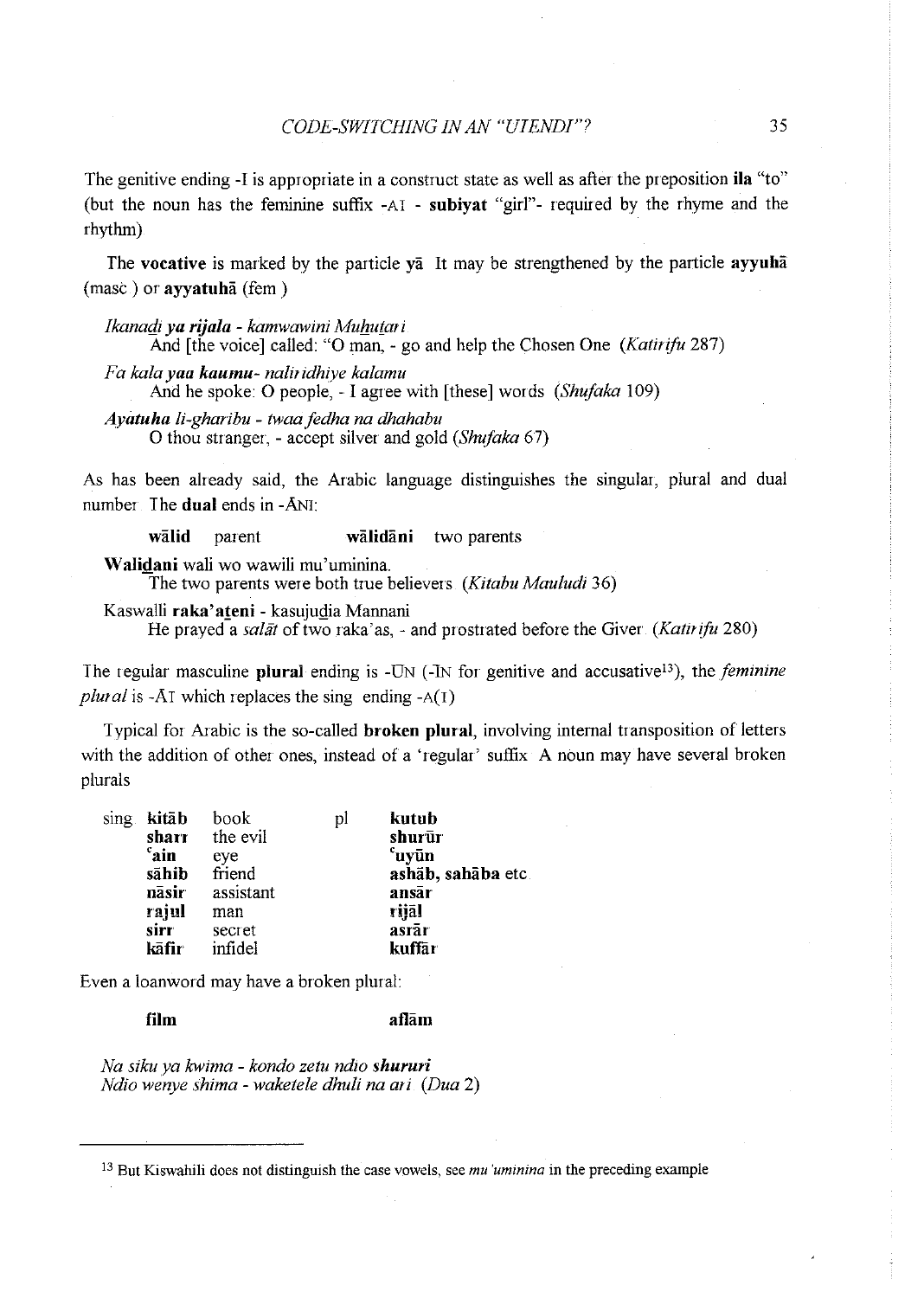### 36 *ELENA BERJONCINI*

In the day of challenge, - in our battles with evils, [they] are the ones of quality, - refusing humiliation and disgrace

In the preceding examples we have seen some Arabic **prepositions.** In fact, sometimes in Kiswahili the preposition of the original noun phrase is borrowed together with a noun

| fi    | in: $\hat{\mu}$ sama in heaven, $\hat{\mu}$ 'l-jana in the paradise; $\hat{\mu}$ li bahari in the sea,          |
|-------|-----------------------------------------------------------------------------------------------------------------|
|       | <i>filihali</i> immediately, at once                                                                            |
| bi    | in, with (means, manner), by: <i>bismill</i> $h(\leq bi+ism(i)+Allah)$ in the name of God                       |
|       | <i>bijahi</i> ( $bi+jaha$ ) with honour                                                                         |
| li    | (possession) - becomes la with enclitic pronouns: lahu to him                                                   |
| ma'a  | with                                                                                                            |
| ilā   | tο                                                                                                              |
| min   | from                                                                                                            |
| ainda | by, with, to                                                                                                    |
| mada  | as long as, while: <i>madda 'lbasari</i> as far as the eye arrives                                              |
|       | Uwene zenye nuri - nyingi madda 'Ibasari<br>She saw light shining - as far as the eye could reach $(Ayubu 237)$ |

Fa *kala lahu sobii* - *akamba ewe* abii

Then spoke to him the youth,- and said: Thou my father *(Shujaka* 177)

*Mwokoa watosi watotawo fi li bahari.* (Ayi wangi wangi 8) The Rescuer of the drowned, of those who are drowning in the ocean

*Nikaha yako Fatuma - imefungwa fi sama (Fatuma 287)* Your marriage convenant, Fatuma, - has been made in heaven

*Angiyapo Mukarramu* -*fii jannati naimu*  When the favoured one enters- the garden of beatitude: *(Shujaka* 281)

*Akafuza filhali - hata chenda kwa Rasuli* He went straight on - until he came to the prophet *(Ayubu 109)* 

*Kwa idhini ya Mannana wa* **hi** *haki Mwusaa (Shujaka* 253) With the permission of the Giver - and through the right of the Prophet to intercede

*Swalla Allahu aleika* God may bless you *(Shujaka* 27)

*Fa salamu alaihi-* **hi** *mantiki rajihi*  And greeted him- with impassioned speech *(Shujaka* 144)

*Duayo musutajabu- ainda Allahi Taa*  your prayer will find response - with God the High *(Shujaka* 216)

The next example from *Shujaka* shows a particular use of the preposition *cainda:* 

*Laula kwamba aindi* - *alifati auladi*  Even ifi had - a thousand sons *(Shujaka* 132)

Arabic does not have the verb "to have" and replaces it with the expression "to me [there] is" **aindi alifati auladi** "I have a thousand sons":  $\text{aindi} = \text{prep}$  "by, at, with" + enclitic object -1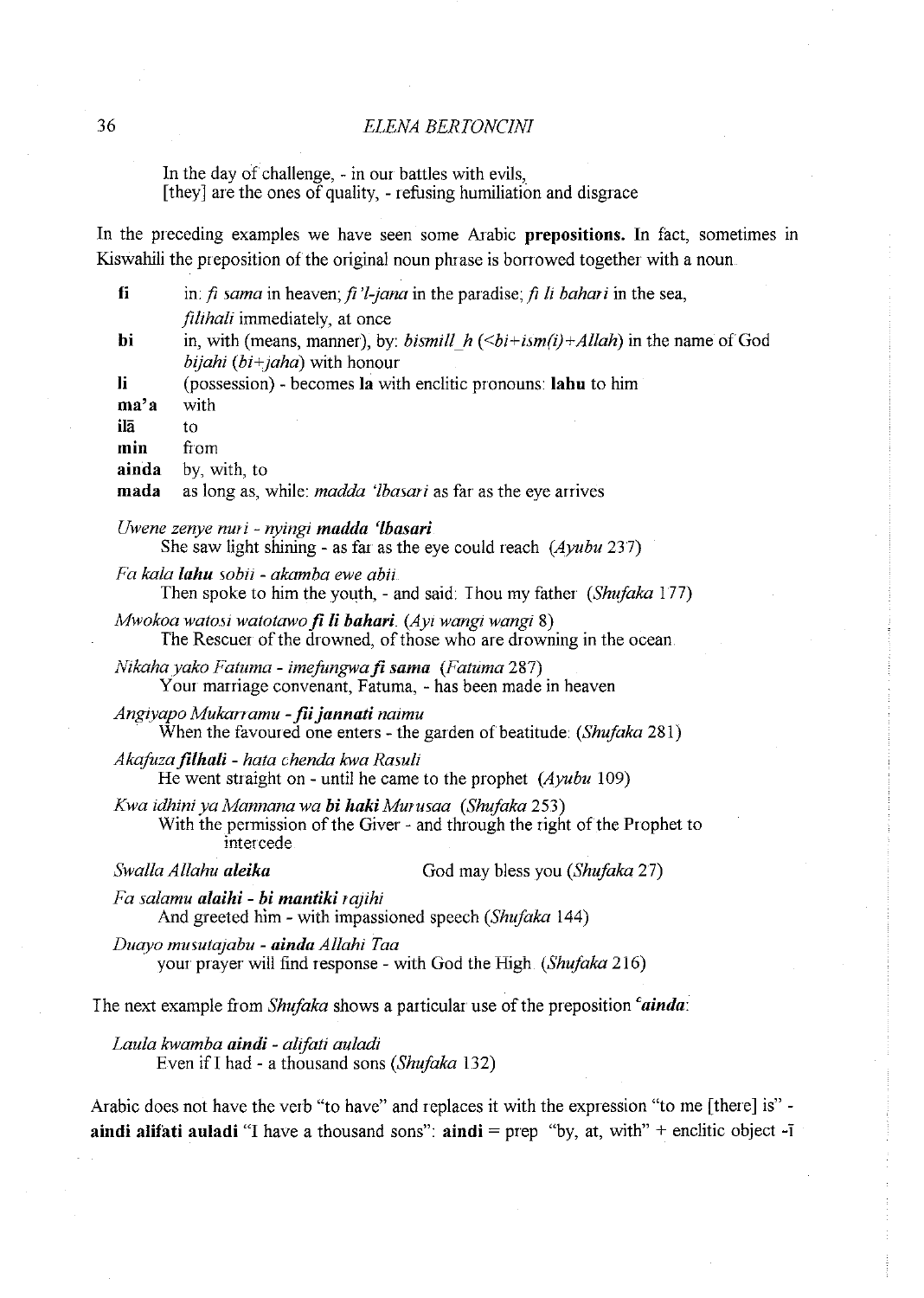"me"; **auladi** broken plural of *walad* "child, son", **alifati** = *elfu*; (laula "if not" here means "even if')

#### III *"Nisaafa kaalati,* - *mashekhe takanabati, ilekumu li hajati,* - *wasalitani ilaya.*

The Lady spoke, - welcome, gentlemen what can I do for you- that you have approached me for? *(Shufaka* 121)

Nisaa "woman" is responsible for the feminine ending of the perfective verb *qala*: fa kaalati "and/ then she spoke"; however, seeing the same feminine ending with the verb **takarraba** "to approach" (form V of the verb *qaruba* "be near") which has the subject mashekhe, we realize that the suffix -ti in both cases is there only for the sake of rhyme The same is true for the full feminine ending in li hajati "the need" (ilekumu li hajati *lit.* "to you the need> [what is] your need": **ilekumu** = **ilaikum**: *ila* "to" + *kum* enclitic pronoun of 2 pers pl "you"; the same preposition with the 1st pers object gives ilaya "to me") The verbal form wasalitani comes from *wasala*, sw *-wasili* "arrive, reach"; the ending is nearest to the 2 pers fem pl form *(wasaltunna, whereas the masc. pl. is <i>wasaltum* and the 2 pers dual *wasaltuna*), but without doubt it is again just a poetic licence

The next grammatical feature to be discussed is the participle The active participle is formed from the root of a simple verb with the vowels A I:

| kataba  | write              | kātib/a  | writer              |
|---------|--------------------|----------|---------------------|
| khadama | serve              | khādim   | servant             |
| shakara | be grateful, thank | shākir/a | grateful            |
| sakana  | live, stay         | säkin/a  | staying, inhabitant |

*Haramu hukuwa shaakiru zake zitendo ushishie fumo hungurumza likitetema.* 

> You were never grateful for all that He has done, spear in you hand, brawling and trembling with anger *(Wajiwaji* 6)

The passive participle, on the other hand, is formed with the prefix MA- and only the vowel  $\mathbf{U}$ :

| kataba             | write     | maktūb/a     | written |
|--------------------|-----------|--------------|---------|
| <sup>c</sup> abada | adore     | $ma^c$ būd/a | adored  |
| shahara            | be famous | $maskhūr/a$  | famous  |

*Ewe ma'abudu inusheto roho karima* 

*na kaburi yake Musitafa nusha @wama* 

0 I hou adored One, burn incense for the noble soul, and let the grave of the chosen one eternally be fragrant *(Kitabu mauludi* 28)

Both active and passive participles of derived verbs are formed, instead, with the prefix MU-The two participles are distinguished by the second root vowel: I for the active, A for the passive (ones)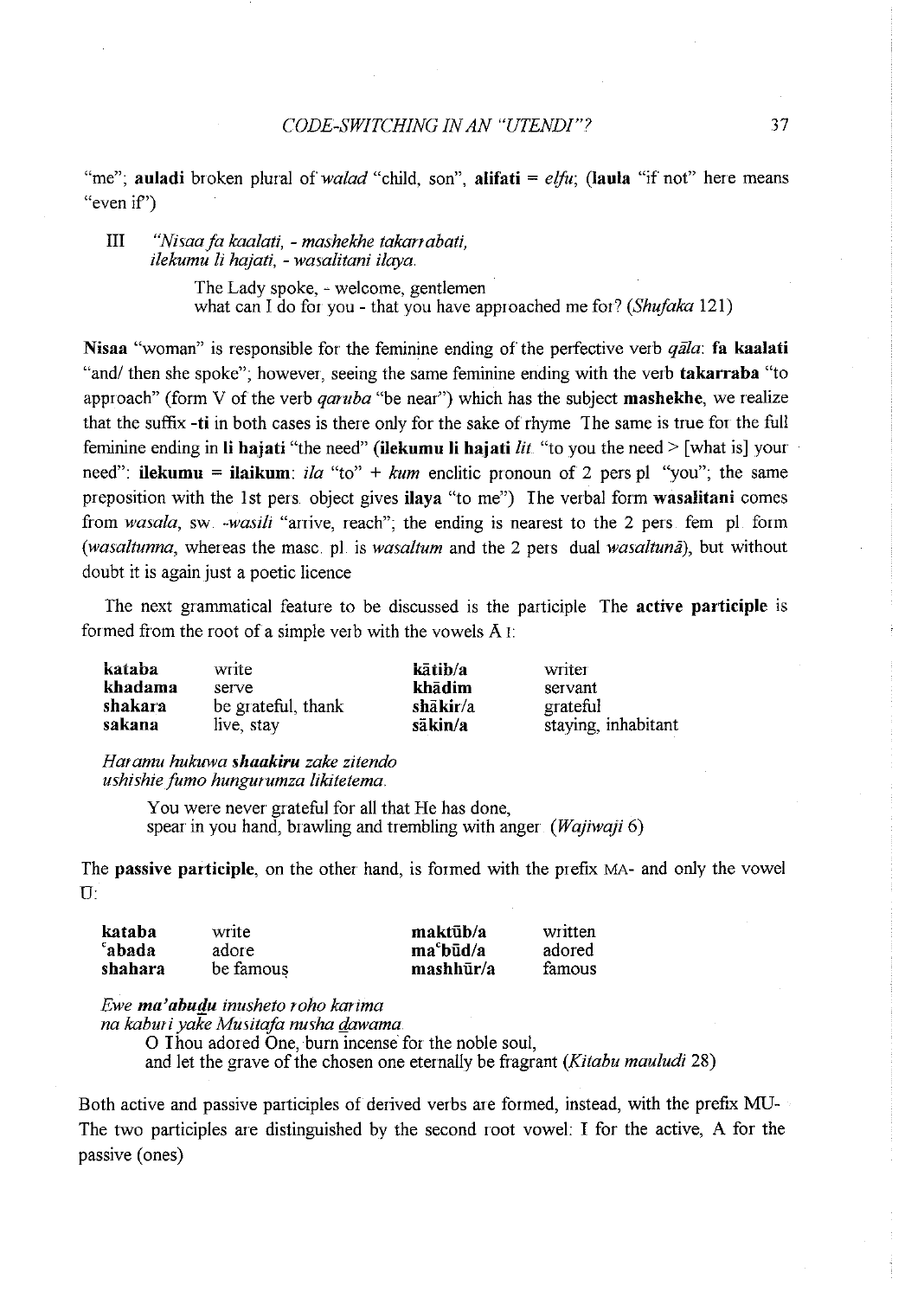| mu <sup>c</sup> allim II<br>mu <sup>c</sup> allam II<br>learned<br>teacher |
|----------------------------------------------------------------------------|
|----------------------------------------------------------------------------|

Such participles, found in Kiswahili, are e g :

| muhimu $\rm II$     | important, urgent $(cf. \text{hima})$       |
|---------------------|---------------------------------------------|
| muhashamu II        | honoured (cf heshima)                       |
| mur(u)saa IV        | sent (< <i>mursal</i> )                     |
| mutakalamu V        | president of the legislative council        |
| mustarehe ${\rm X}$ | calm, comfortable $\leq$ <i>mustar ih</i> ) |

IV *Ta;iri katanabbahi- akamba inna lillahi* 

*maa wa inna ilehi* - *rajiuna akakuwa* 

The merchant realized (what happened)- and spoke: Lol We appertain to God, and indeed toward Him - we are returning, he said *(Shufaka* 200)

**-tanabbahi** is the form *V* "to realize" with the Swahili subject prefix The particle **inna**  ("indeed") is here used twice referred to God **(Iillahi = li+AIIahi** "to God" and **ilehi** = *ilaihi*  "toward Him") **Maa** "what" is somewhat strange in this position ( **maa lillahi** "what is of God"); it also could be the "Swahili" word *mara* **Rajiuna** =  $r \overline{a}$ *ii*  $\overline{u}$  "returning" is an active participle pl In **akakuwa** we might recognize the Arabic verb *-kuli* "to say" in the end rhyme position

V *Ndiye muumbiwa janna,* - *wa huri fiha sakina*  For him paradise was created- and the nymphs living therein *(Shufaka* 31)

**Sakina** is an active participle **(sakin** "inhabitant") with the feminine ending -A, whereas **fiha** is composed of the preposition **fi** "in" and the enclitic object **ha** "it" (3 pers sing fem referred to **j anna** "paradise")

VI *Ndiye Tumwa muddathiri,* - *.shamusi li-Anuwari, Mukhulukuwa kwa Nuri,* - *isiyo kuzizimia*  He is the Prophet who wrapped himself in his mantle, - the sun of lights, who was created out of the Lights, - that does not diminish *(Shufaka 25)* 

**Muddathiri** is the active participle of the verb *daththara* (form II) "to wrap, envelop"; *makhlūq* (in its Swahili-ized form **mukhulukuwa**) is the passive participle of the Ist form verb *khalaqa* "to create" **Shamusi li-anuwari** is the construct state composed of **shamusi** = *shams*  "sun" and **an(u)wari** (broken plural of *nur(u)* "light").

I he **conjunctions, particles and adverbs** most frequently occuning also in Kiswahili are

**wa** and, with14 **fa** and then, so, nevertheless **au** or *Akifurahi Nabia* - *wa kadha Shekhe Alia*  The Prophet rejoiced - as well as Sheikh Ali *(Ras '/Ghuli* 4095)

<sup>14</sup> As preposition, wa is used also in the oath **Wallahi** "By God!"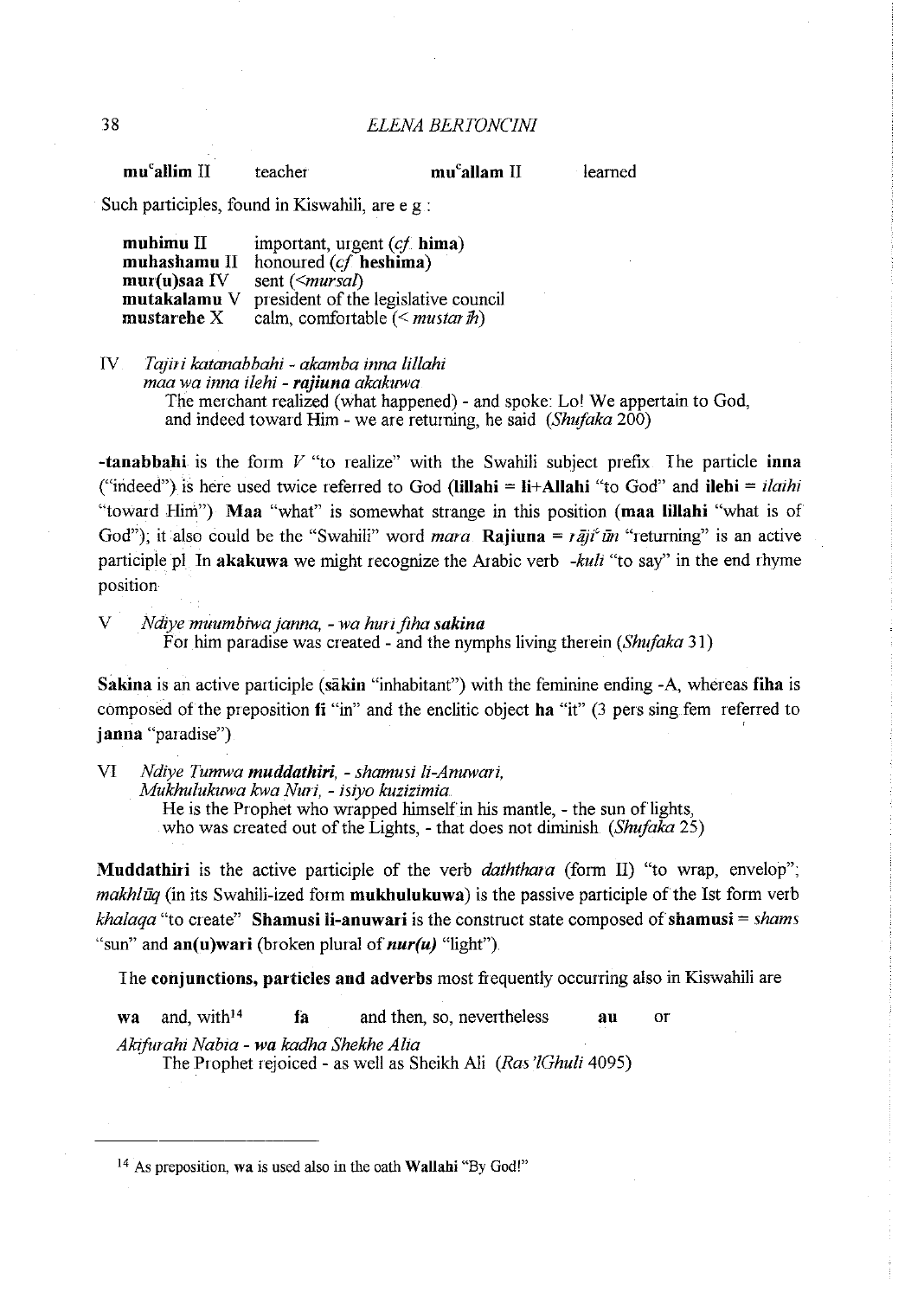Less frequent in Kiswahili are, for instance:

| lianna | as since | m   | if, when                                        | thumma | then  |
|--------|----------|-----|-------------------------------------------------|--------|-------|
| la'ala | maybe    | hal | interrog particle                               | ma     | what? |
| kaifa  | how?     | aad | particle put before perfect verbs <sup>15</sup> |        |       |

*Lianna niliko nina niya thaka kutenda- kitenzi kya siyi Hamziya zake kalima.*  Because I am here with the intention wishing to make a versification of this Hamziya, (of) its words *(Hamziya* 6)

*Muwilini ayisinge -fa laalla akapowa.*  That on his body he may rub it, - and maybe he will be cured *(Shufaka* 130)

VII *Kaifa ana akuli,* - *wa kadu mata buniya.*  How could I eat- while my dear son has just died? *(Shufaka* 239)

Compare the second hemistich with another wording:

*Zzawanye kulla kuti* - *waibuni kadu mati*  Do divide all the food, - for my son has just died *(Shujaka* 241)

Here the Arabic word for "son" *ibn* **(bun, ibun)** is used alternatively with Swahili or Arabic suffixed possesive- **ya(ngu) or i** Notice, moreover, the I pers sing imperfect (subjunctive) of *aka/a* "to eat": **akuli Mata** "he died" (3rd p sg masc of perfect) changes into **mati** in the rhyme position **(Kadu** is the Swahili-ized form of the particle *qad;* **kuti** *poet Sw* "food" )

As for **word order,** in Arabic the verb usually precedes the subject, thus the word order is VSO Otherwise the subject is preceded by the pleonastic particle **inn** a (certainly) In Swahili poetry there are many occurrences of the VSO order, in addition to word-order variations to meet metrical requirements

In the following (already quoted) example the poet restored the normal Swahili word order to obtain the final rhyme in -ti, but maintained before the verb the particle fa that should stay at the beginning of the sentence

*Nisaa fa kaalati - kavuta yakwe sauti.* The lady spoke - and made her voice strong *(Shufaka* 131)

Finally let us analyze the last stanza which contains several previously discussed features

**V1II** *Ihumma kala marahaba,* **-** *bikudumika ahibba, ma alladhi atulaba,* - *mimi ayuha wjuwa* 

> Then he said: Welcome- with your coming, friends, what is it that you are seeking - from me, ve men? *(Shufaka* 74)

<sup>15</sup> With the meaning that the action is conclusively finished